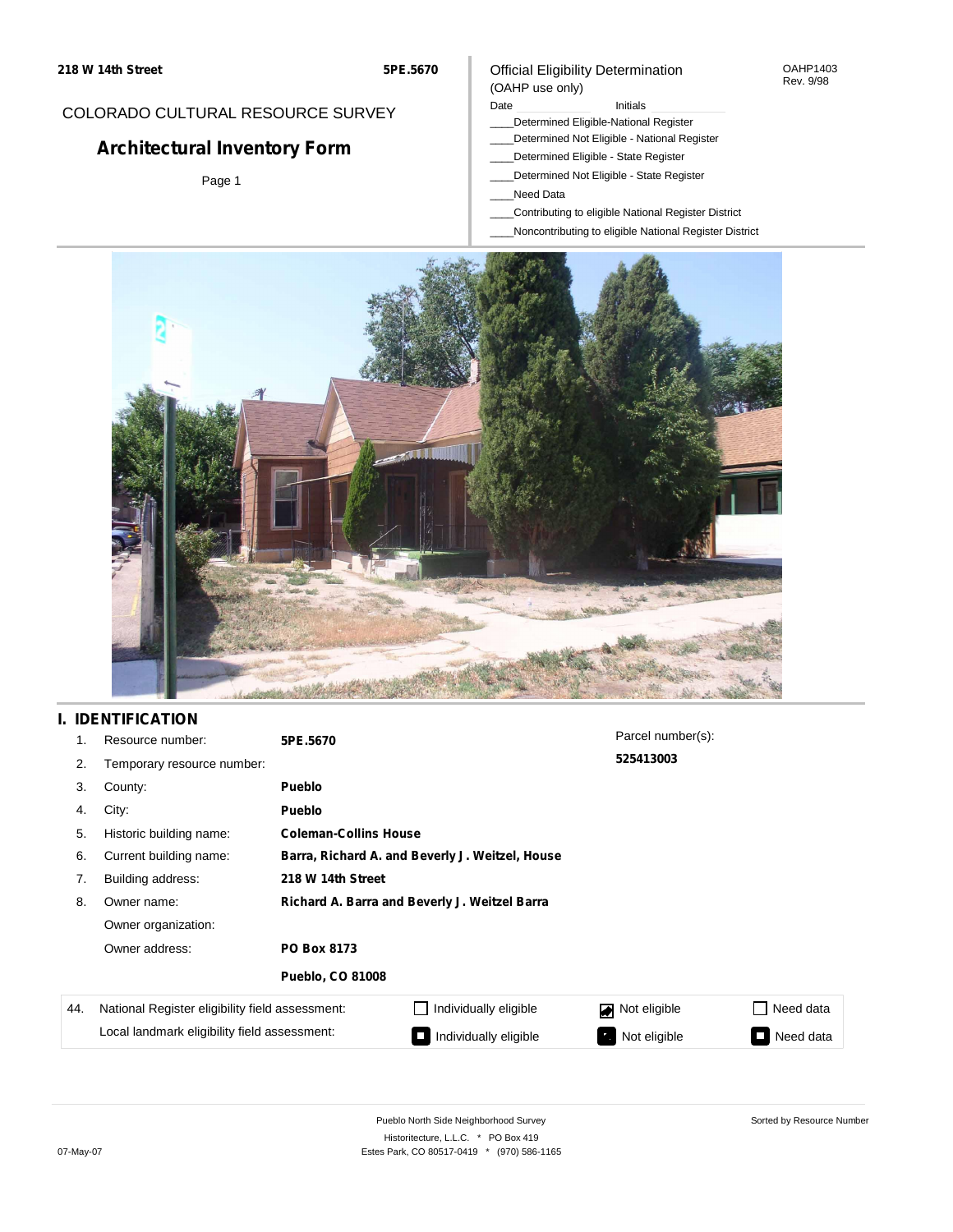Page 2

### **II. GEOGRAPHIC INFORMATION**

| 9.  | P.M.                | 6th       |                 |    |                                   | Township:                                       |  |       | <b>20S</b> |  |              |           | Range:            | 65W |         |
|-----|---------------------|-----------|-----------------|----|-----------------------------------|-------------------------------------------------|--|-------|------------|--|--------------|-----------|-------------------|-----|---------|
|     |                     | <b>NW</b> | 1/4             | of | NE                                | 1/4                                             |  | of NE | 1/4        |  | of <b>SE</b> | 1/4       | of Section        |     | 25      |
| 10. | UTM reference zone: |           |                 |    |                                   | 13                                              |  |       |            |  |              |           |                   |     |         |
|     | Easting:            |           |                 |    |                                   | 534195                                          |  |       |            |  |              | Northing: |                   |     | 4236716 |
| 11. |                     |           | USGS quad name: |    | <b>Northeast Pueblo</b><br>Scale: |                                                 |  |       |            |  | 7.5          |           |                   |     |         |
|     | Year:               |           |                 |    |                                   | 1961 (Photorevised 1970 and<br>1974)            |  |       |            |  |              |           |                   |     |         |
| 12. | $Lot(s)$ :          |           |                 |    |                                   | Lot 5 and the eastern 2 feet of Lot 6; Block 10 |  |       |            |  |              |           |                   |     |         |
|     | Addition:           |           |                 |    |                                   | <b>County Addition</b>                          |  |       |            |  |              |           | Year of addition: |     | 1869    |

13. Boundary description and justification:

The boundary, as described above, contains but does not exceed the land historically associated with this property.

П Metes and bounds exist:

### **III. ARCHITECTURAL DESCRIPTION**

| 14. | Building plan (footprint, shape):<br>Other building plan descriptions: | Irregular Plan                       |                       |
|-----|------------------------------------------------------------------------|--------------------------------------|-----------------------|
| 15. | Dimensions in feet (length x width):                                   | 1,073                                |                       |
| 16. | Number of stories:                                                     | 1                                    |                       |
| 17. | Primary external wall material(s):                                     | Asphalt                              | Other wall materials: |
|     |                                                                        |                                      |                       |
| 18. | Roof configuration:                                                    | <b>Gabled Roof/Cross Gabled Roof</b> |                       |
|     | Other roof configurations:                                             |                                      |                       |
| 19. | Primary external roof material:                                        | <b>Asphalt Roof/Composition Roof</b> |                       |
|     | Other roof materials:                                                  |                                      |                       |
| 20. | Special features:                                                      | Fence                                |                       |
|     |                                                                        | Chimney                              |                       |
|     |                                                                        | Porch                                |                       |

### 21. General architectural description:

Oriented to the north, this house rests on a concrete foundation. A concrete stairway descending from north to south provides access to a basement doorway opening near the north end of the east elevation. It is sheltered beneath a translucent fiberglass awning, on wrought-iron supports. Broad, brown, asphalt shingle siding clads the exterior walls. The siding is tan in the **gables. Windows are generally 1-over-light, double-hung sash, with black-painted wood frames, aluminum-frame storm** windows, and pink-painted wood surrounds. A single-light picture window opens in the north end of the east elevation. Dominating the front (north) facade is a tripartite picture window; 1-over-1-light, double-hung sash windows flank the central fixed-frame. A shed-roof porch is situated within the inside (northeast-facing) corner of the house. It has a concrete floor and wrought-iron supports and railing. Three concrete steps approach the porch on the north end of its east elevation. The porch provides access to two doorways. The principal doorway opens in the north face of the inside corner. It hosts a 3-light, wood slab door, opening behind a brown, aluminum-frame storm door. The other doorway opens in the east face of the corner and also hosts a 3-light, wood slab door. A shed-roof porch protrudes from the center of the rear (south) elevation. Large, singlelight, fixed-frame windows enclose the porch. A doorway opens west of center in the porch's south elevation. It hosts a wood slab door, opening behind an aluminum-frame storm door. Approaching it from the east is a 2-step concrete stoop. Above the porch, in the gable, is an opening that has been boarded shut. Interlocking, brown asphalt shingles cover the cross-gabled roof. Pink-painted wood soffit and fascia, with protruding cornice box the eaves. A pair of red-brick chimneys protrude from the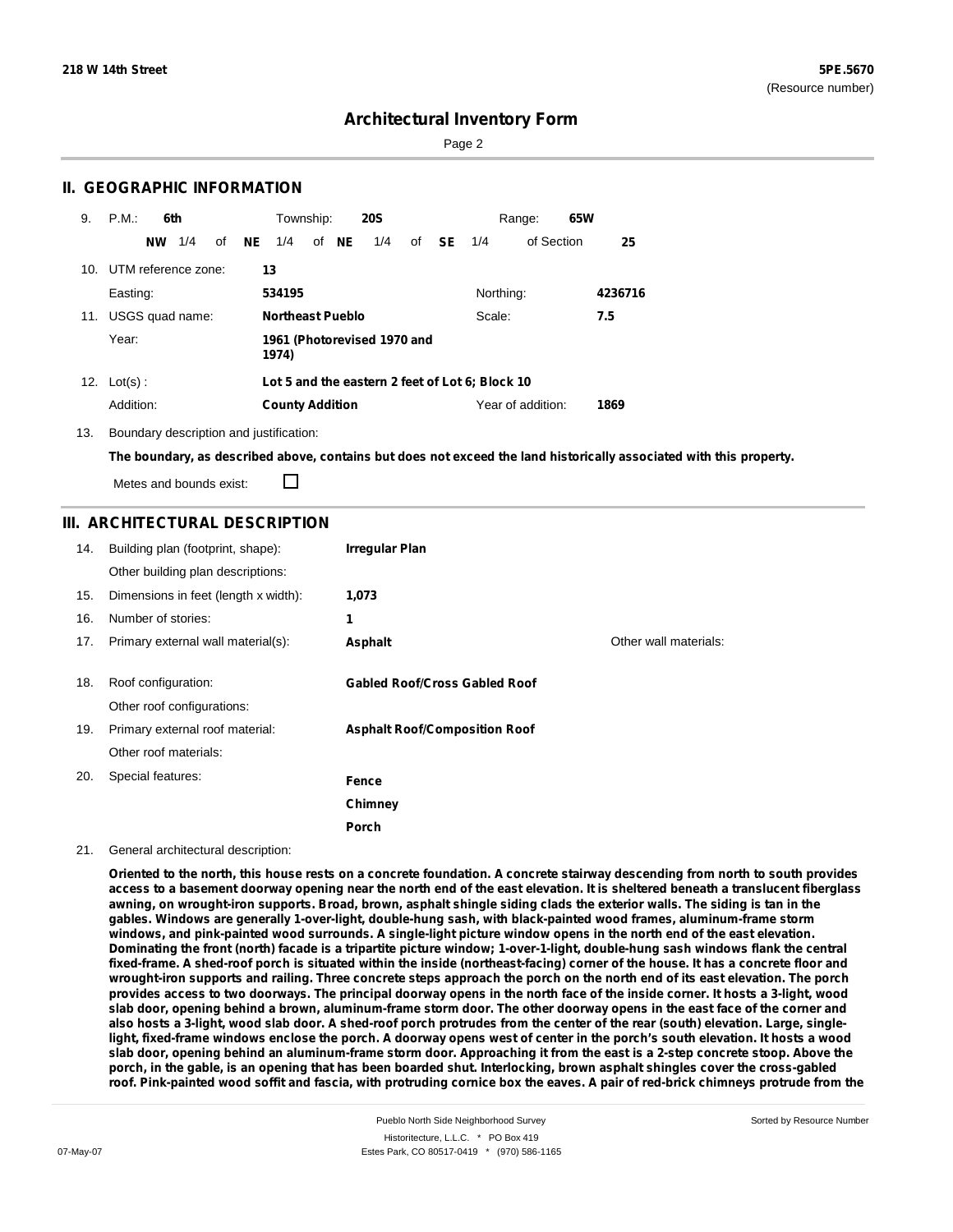Sorted by Resource Number

## **Architectural Inventory Form**

Page 3

**north-south roof ridge, north and south of its junction with the east-west roof ridge.**

Architectural style: 22. **No Style**

Other architectural styles:

Building type:

23. Landscape or special setting features:

This property is located on terrain sloping downward from north to south, with an elevation of around 4,700 feet above mean sea level. The neighborhood features modest, one- and two-story houses and commercial buildings, with some residential and medical-related buildings towering many stories above the rest of the landscape. Setbacks from West 14th Street are generally the same on this block. This property is situated on the south side of West 14th Street, between the parking lot for Montgomery-Steward Funeral Home (1317 North Main Street) to the east and 220 West 14th Street to the west. Grass covers the strip separating the sidewalk from the street. A planted-grass yard, with mature landscaping, covers the property. Growing in the **front yard is a pair of large cedar trees. A chain-link fence surrounds the backyard.**

- 24. Associated buildings, features or objects:
	- 1 : Type: **Garage**
		- Describe: **A single-car garage is located behind (south of) the house, fronting an east-west-oriented alley. Oriented to the south, the building rests on a concrete foundation. Large, mauve-colored asphalt shingles clad the exterior walls. The shingles are a tan color in the gables. Dominating the front (north) elevation but offset west of center is a pair of plywood doors, opening on metal strap hinges. A maroon-painted, 15-panel wood door opens in the north end of the west elevation. The center of the same elevation hosts a single light hopper or awning windows. An open, shed-roofed structure spans the rear (north) elevation, sheltering a concrete patio. Brown, interlocking asphalt shingles cover the main front-gabled roof and all other roof surfaces, and the rafter ends are exposed.**

### **IV. ARCHITECTURAL HISTORY**

| 25. | Date of Construction:  | Estimate:                                                                                                                                               | 1890 | Actual:                                                                                       |  |  |
|-----|------------------------|---------------------------------------------------------------------------------------------------------------------------------------------------------|------|-----------------------------------------------------------------------------------------------|--|--|
|     | Source of Information: | Sanborn Fire Insurance Maps (for Pueblo, Colorado). New York: Sanborn Map and<br>Publishing Co., 1883, 1886, 1889, 1893, 1904-05, 1904-51, and 1904-52. |      |                                                                                               |  |  |
|     |                        | Co. consulted 1886 through 2003.                                                                                                                        |      | Pueblo City Directory. Pueblo, Co.; Salt Lake City; Kansas City, Mo.; and others: R.L. Polk & |  |  |
| 26. | Architect:             | unknown                                                                                                                                                 |      |                                                                                               |  |  |
|     | Source of information: |                                                                                                                                                         |      |                                                                                               |  |  |
| 27. | Builder:               | unknown                                                                                                                                                 |      |                                                                                               |  |  |
|     | Source of information: |                                                                                                                                                         |      |                                                                                               |  |  |
| 28. | Original Owner:        | unknown                                                                                                                                                 |      |                                                                                               |  |  |
|     | Source of information: |                                                                                                                                                         |      |                                                                                               |  |  |

29. Construction history:

According to Pueblo County Tax Assessor records, this building was constructed in 1903. However it appears on an 1893 Sanborn map, and city directory listings for this address date to 1890, suggesting a circa 1890 date of construction. The building was originally constructed as a small, cross-shaped plan, nearly identical to 220 West 14th Street to west, except with a rounded bay or bow window dominating the front (north) elevation. That bay or bow disappeared by 1905, but the house gained a large addition to the rear (south) elevation. Another additions appears to have occurred to south elevation sometime in the late 1940s through the early 1960s, apparently the same time the house gained its siding, some replaced windows, and altered porches. The rear enclosed porch was either constructed or enclosed sometime in the 1970s, based on building **materials. The garage appears to date to the 1920s or '30s.**

30. Location: **original** Date of move(s):

### **V. HISTORICAL ASSOCIATIONS**

Pueblo North Side Neighborhood Survey Historitecture, L.L.C. \* PO Box 419 07-May-07 Estes Park, CO 80517-0419 \* (970) 586-1165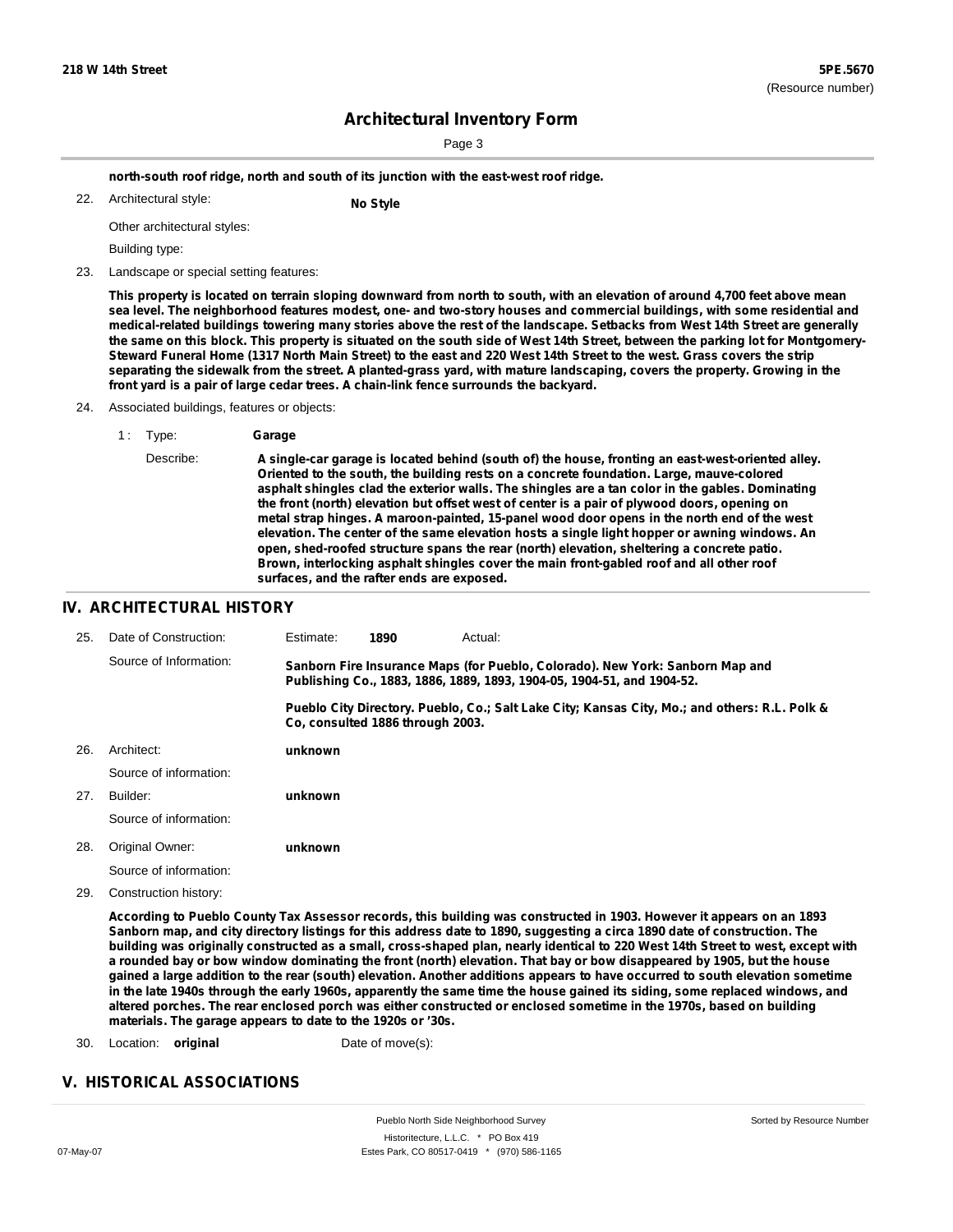Page 4

| 31. | Original use(s):     | <b>Single Dwelling</b> |
|-----|----------------------|------------------------|
| 32. | Intermediate use(s): | <b>Single Dwelling</b> |
|     | 33. Current use(s):  | <b>Single Dwelling</b> |
| 34. | Site type(s):        | <b>Residence</b>       |

35. Historical background:

The first resident of this house, constructed around 1890, was M.J. Coleman, a driver for L.R. Thompson & Company. Around 1900, Pueblo attorney John A. Collins purchased this property and resided here with his family. He was born in Missouri in August 1860. His wife, Clara H. Collins, was born in Colorado Territory in May 1874. They were married around 1891 and had **two children, John H. and Clara L. The family resided here through 1910.**

In 1914, the resident was Leonard F. Schumm. He left Pueblo around 1920 to operate a farm in Mondamin, Iowa. George F. McCarthy lived here briefly around 1919. In 1925, the resident was Mrs. E.M. Leesberg, followed by Charles M. Porter a decade **later.**

Harvey E. Slaten purchased this property around 1940, residing here for approximately 15 years. He was born in Athens, Tennessee, on October 5, 1894, and served in World War I. Upon settling in Pueblo, he worked for the Denver & Rio Grande Western Railroad. With his wife, Florence Slaten, Harvey had three children, Charles Slaten, Richard Slaten, and Evelyn Slaten Offdenkamp. They remained here through 1955. Florence died on March 15, 1983, and Harvey on February 1, 1984.

The resident in 1960 was Jennie Pingatore. David R. and Theresa C. Wyckoff purchased the property in 1977. Alicia M. Walters acquired the house and lot in 1985, selling them a little more than a year later to Richard A. and Beverly J.Weitzel Barra, the **current owners.**

Sources of information: 36.

**Pueblo County Office of Tax Assessor. Property information card [internet].**

**Pueblo City Directory. Pueblo, Co.; Salt Lake City; Kansas City, Mo.; and others: R.L. Polk & Co, consulted 1886 through 2003.**

**Sanborn Fire Insurance Maps (for Pueblo, Colorado). New York: Sanborn Map and Publishing Co., 1883, 1886, 1889, 1893, 1904-05, 1904-51, and 1904-52.**

**U.S. Census of 1900. Ward 1, Pueblo, Pueblo County, Colorado. Series T623, roll 128, p. 22.**

**"Leonard F. Schumm" [obituary]. Pueblo Chieftain, 30 March 1925, p. 10.**

**"Harvey E. Slaten" [obituary]. Pueblo Chieftain, 3 February 1984, p. 6C.**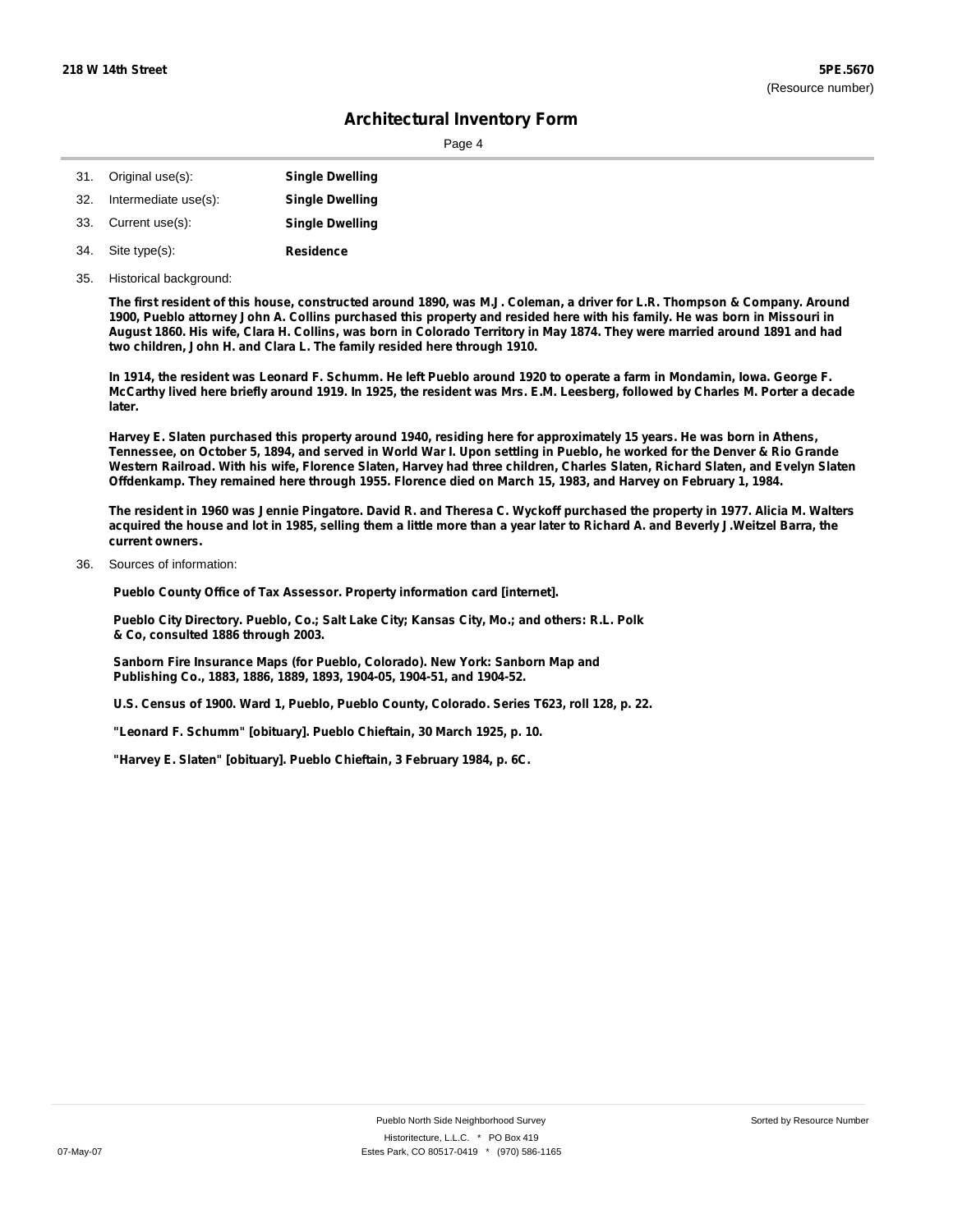Sorted by Resource Number

# **Architectural Inventory Form**

Page 5

|     | <b>VI. SIGNIFICANCE</b>                                                                                                                                                                       |
|-----|-----------------------------------------------------------------------------------------------------------------------------------------------------------------------------------------------|
| 37. | Local landmark designation:<br>Yes $\Box$<br>No.                                                                                                                                              |
|     | Designation authority:                                                                                                                                                                        |
|     | Date of designation:                                                                                                                                                                          |
| 38. | Applicable National Register criteria:                                                                                                                                                        |
|     |                                                                                                                                                                                               |
|     | A. Associated with events that have made a significant contribution to the broad pattern of our history.<br>B. Associated with the lives of persons significant in our past.<br>ΙI            |
|     | C. Embodies the distinctive characteristics of a type, period, or method of construction, or represents the work<br>П                                                                         |
|     | of a master, or that possess high artistic values, or represents a significant and distinguished entity whose<br>components may lack individual distinction.                                  |
|     | D. Has yielded, or may be likely to yield, information important in history or prehistory.                                                                                                    |
|     | Qualifies under Criteria Considerations A through G (see manual).                                                                                                                             |
|     | Does not meet any of the above National Register criteria.<br>₩                                                                                                                               |
|     | <b>Pueblo Standards for Designation:</b>                                                                                                                                                      |
|     | 1a. History                                                                                                                                                                                   |
|     | Have direct association with the historical development of the city, state, or nation; or<br>$\mathbf{r}_\perp$                                                                               |
|     | 1b. History                                                                                                                                                                                   |
|     | Be the site of a significant historic event; or<br>$\Box$                                                                                                                                     |
|     | 1c. History                                                                                                                                                                                   |
|     | Have direct and substantial association with a person or group of persons who had influence on society.<br>$\overline{\phantom{a}}$                                                           |
|     | 2a. Architecture                                                                                                                                                                              |
|     | Embody distinguishing characteristics of an architectural style or type; or<br>$\overline{\phantom{a}}$                                                                                       |
|     | 2b. Architecture                                                                                                                                                                              |
|     | Be a significant example of the work of a recognized architect or master builder, or<br>$\overline{\phantom{a}}$                                                                              |
|     | 2c. Architecture                                                                                                                                                                              |
|     | Contain elements of architectural design, engineering, materials, craftsmanship, or artistic merit which represent a<br>$\mathcal{L}_{\mathcal{A}}$<br>significant or influential innovation; |
|     | 2d. Architecture                                                                                                                                                                              |
|     | Portray the environment of a group of people or physical development of an area of the city in an era of history<br>$\Box$<br>characterized by a distinctive architectural style.             |
|     | 3a. Geography                                                                                                                                                                                 |
|     | Have a prominent location or be an established, familiar, and orienting visual feature of the contemporary city, or                                                                           |
|     | 3b. Geography                                                                                                                                                                                 |
|     | Promote understanding and appreciation of Pueblo's environment by means of distinctive physical characteristics<br>$\sim$<br>or rarity; or                                                    |
|     | 3c. Geography                                                                                                                                                                                 |
|     | Make a special contribution to Pueblo's distinctive character.<br>$\mathcal{L}_{\rm{max}}$                                                                                                    |
|     | Not Applicable                                                                                                                                                                                |
|     | Does not meet any of the above Pueblo landmark criteria.<br>$\blacksquare$                                                                                                                    |
| 39. | Area(s) of Significance:<br><b>Not Applicable</b>                                                                                                                                             |
| 40. | Period of Significance:<br>n/a                                                                                                                                                                |
| 41. | National:<br>Level of significance:<br>State<br>Local<br>$\overline{\phantom{a}}$<br>$\overline{\phantom{a}}$                                                                                 |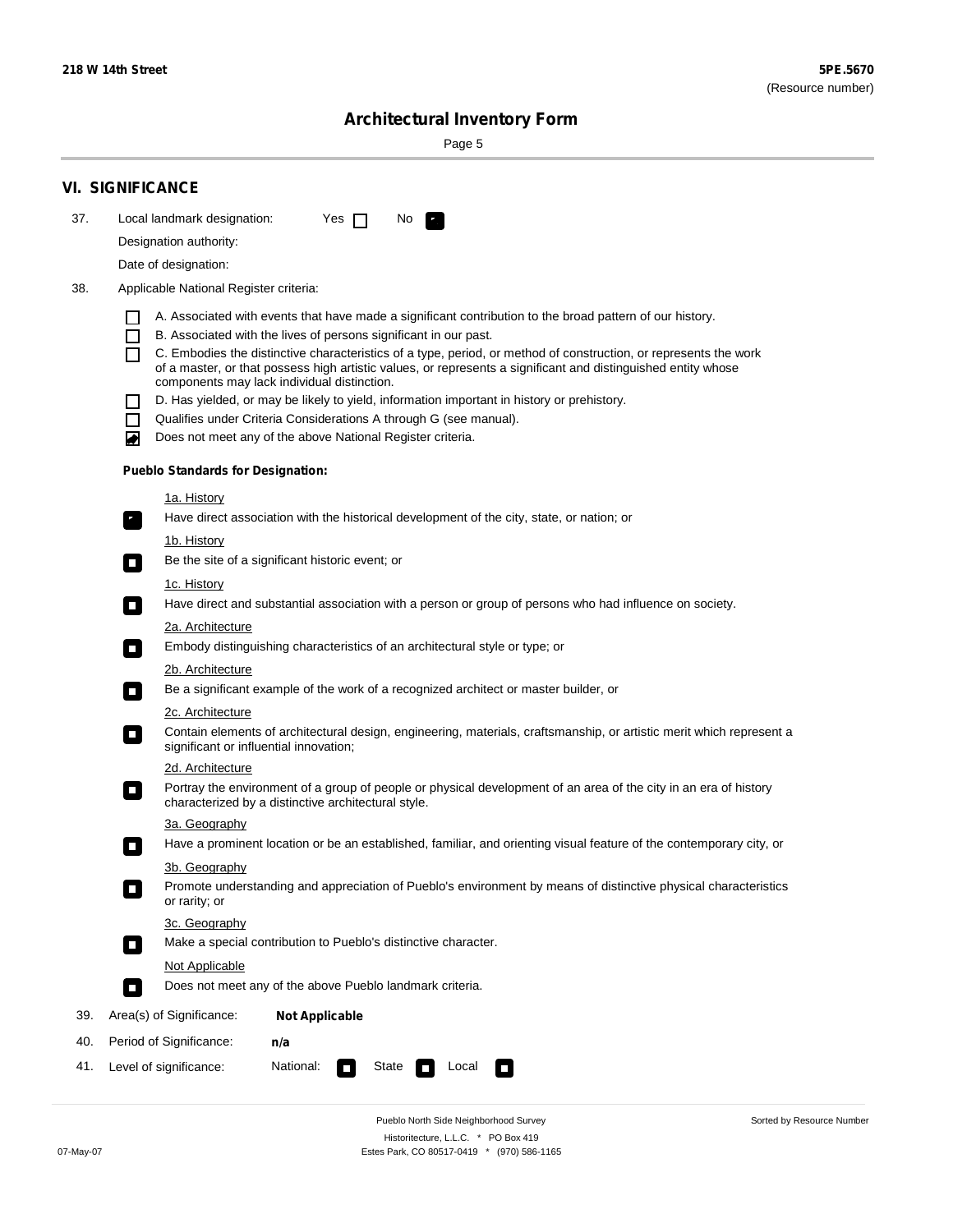Page 6

#### 42. Statement of significance:

This property is historically significant under Pueblo Local Landmark criterion 1A for its association with the development of **Pueblo's North Side Neighborhood, when more architecturally sophisticated buildings joined the smaller, plainer dwellings** originally constructed here. However, the levels of architectural and historical significance, combined with physical integrity, are not to the extent that this property would qualify for individual listing in the National Register of Historic Places, the Colorado State Register of Historic Properties, or as a City of Pueblo Landmark. It is, nonetheless, a contributing resource **within any potential historic district.**

43. Assessment of historic physical integrity related to significance:

Constructed around 1890, this house exhibits a moderate level of physical integrity relative to the seven aspects of integrity as defined by the National Park Service and the Colorado Historical Society: location, setting, design, materials, **workmanship, feeling, and association. Additions, newer wall cladding, and enclosed window openings have removed or concealed some character-defining features. However, these modifications occurred within the period of significance.** Moreover, the building retains enough character-defining features to suggest its original architectural style. This property **retains sufficient physical integrity to convey its architectural and historical significance.**

### **VII. NATIONAL REGISTER ELIGIBILITY ASSESSMENT**

National Register eligibility field assessment: 44. Local landmark eligibility field assessment:

**Individually eligible Not eligible** Not eligible **Need data Individually eligible Not eligible Not eligible Need data** 

No<sub>D</sub>

N/A

45. Is there National Register district potential? Yes

**Pueblo's North Side Neighborhood represents the evolution of the city's professional middle and upper classes. Its diversity of architectural styles and forms directly represents the city's changing economic and cultural climates. As well, the neighborhood is distinctive because it appears to have evolved independently of the area's dominant industry, steel manufacturing.** Discuss:

 $\blacksquare$ 

Yes Yes No

 $No$   $\neg$   $N/A$ 

If there is National Register district potential, is this building contributing:



### **VIII. RECORDING INFORMATION**

| 47. | Photograph numbers): | <b>CD-ROM Photo Disc: North Side Photos</b><br>File Name(s): 14thstw218                                                       |
|-----|----------------------|-------------------------------------------------------------------------------------------------------------------------------|
|     | Negatives filed at:  | <b>Special Collections</b><br><b>Robert Hoag Rawlings Public Library</b><br>100 East Abriendo Avenue<br>Pueblo, CO 81004-4290 |
| 48. | Report title:        | <b>Pueblo North Side Neighborhood Survey</b>                                                                                  |
| 49. | $Date(s)$ :          | 07/11/05                                                                                                                      |
| 50. | Recorder(s):         | <b>Adam Thomas</b>                                                                                                            |
| 51. | Organization:        | Historitecture, L.L.C.                                                                                                        |
| 52. | Address:             | <b>PO Box 419</b>                                                                                                             |
|     |                      | Estes Park, CO 80517-0419                                                                                                     |
| 53. | Phone number(s):     | (970) 586-1165                                                                                                                |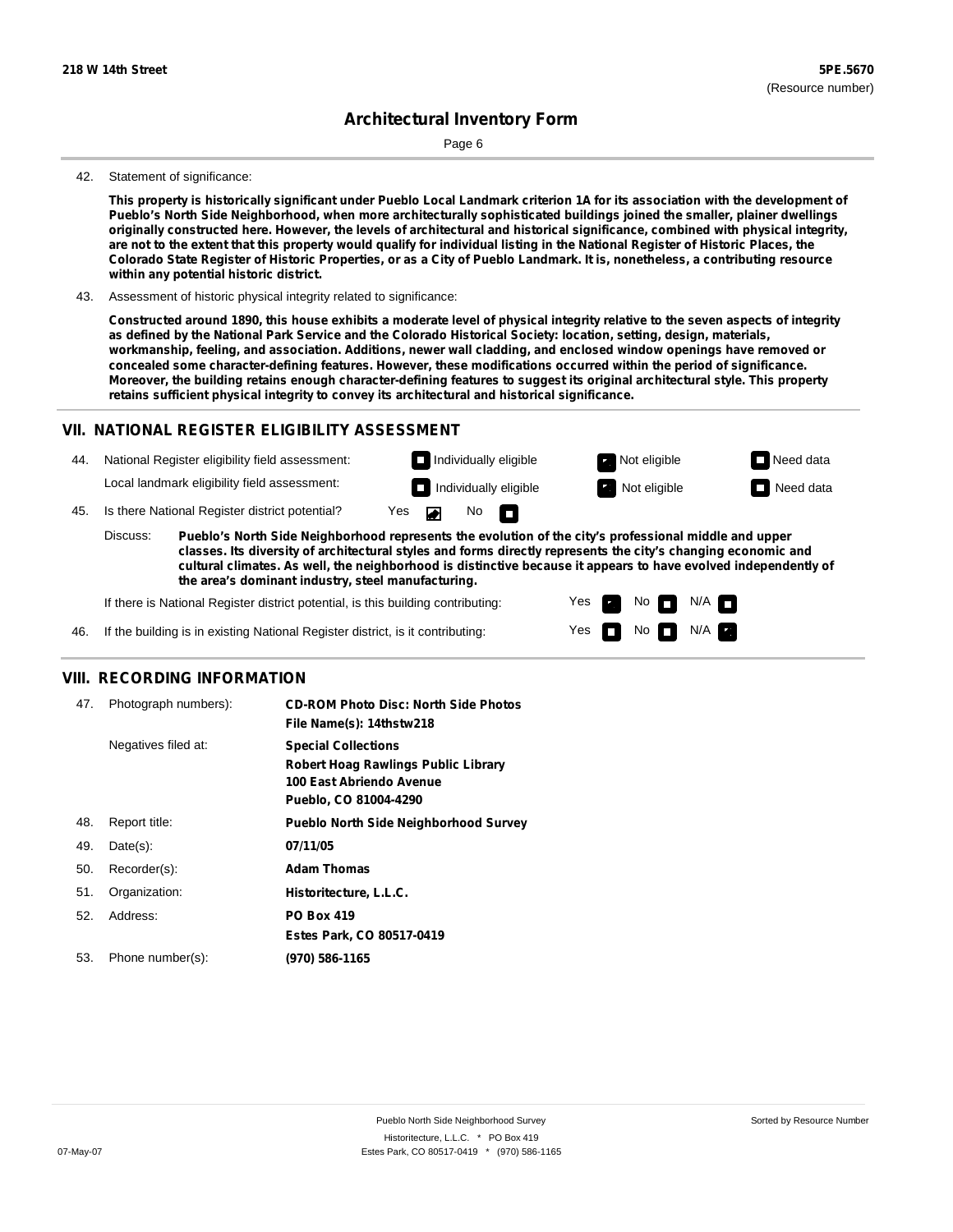

Page 7